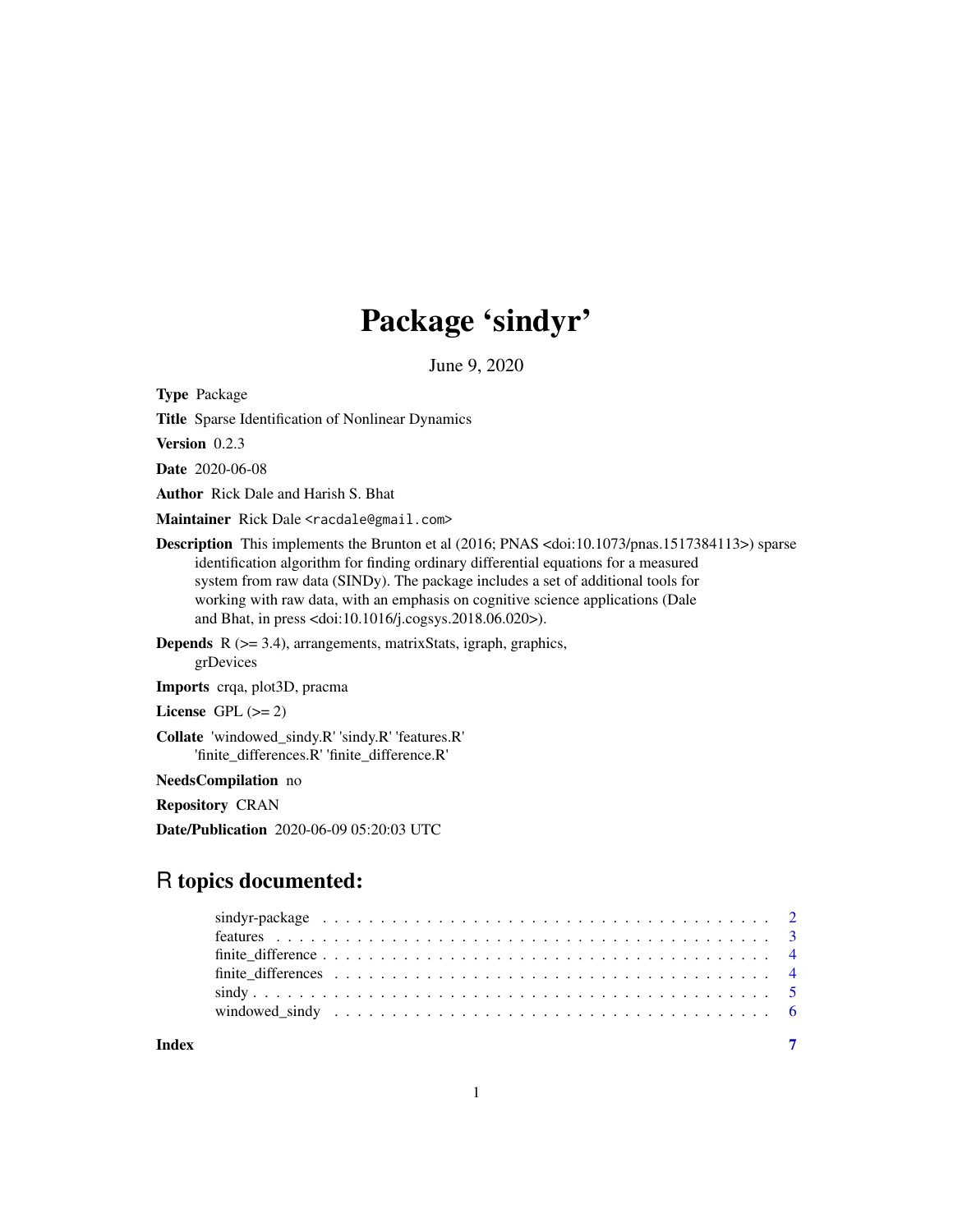<span id="page-1-0"></span>

## Description

This implements the Brunton et al (2016; PNAS, doi: 10.1073/pnas.1517384113) sparse identification algorithm for finding ordinary differential equations for a measured system from raw data (SINDy). The package includes a set of additional tools for working with raw data, with an emphasis on cognitive science applications (Dale and Bhat, in press, doi: 10.1016/j.cogsys.2018.06.020).

## Details

| Package: | sindyr       |
|----------|--------------|
| Type:    | Package      |
| Version: | 0.2.1        |
| Date:    | 2018-09-10   |
| License: | $GPL \geq 2$ |

sindy: Main function to infer coefficient matrix for set of ODEs.

windowed\_sindy: Sliding window function to obtain SINDy results across segments of a time series.

features: Function for generation feature space from measured variables.

finite\_differences: Numerical differentiation over multiple columns.

sindy: Main function to infer coefficient matrix for set of ODEs.

windowed\_sindy: Sliding window function to obtain SINDy results across segments of a time series.

features: Function for generation feature space from measured variables.

finite\_differences: Numerical differentiation over multiple columns.

finite\_difference: Numerical differential of a vector.

## Author(s)

Rick Dale and Harish S. Bhat

#### References

Dale, R. and Bhat, H. S. (in press). Equations of mind: data science for inferring nonlinear dynamics of socio-cognitive systems. Cognitive Systems Research.

Brunton, S. L., Proctor, J. L., and Kutz, J. N. (2016). Discovering governing equations from data by sparse identification of nonlinear dynamical systems. Proceedings of the National Academy of Sciences, 113(15), 3932-3937.

For further examples and links to other materials see: https://github.com/racdale/sindyr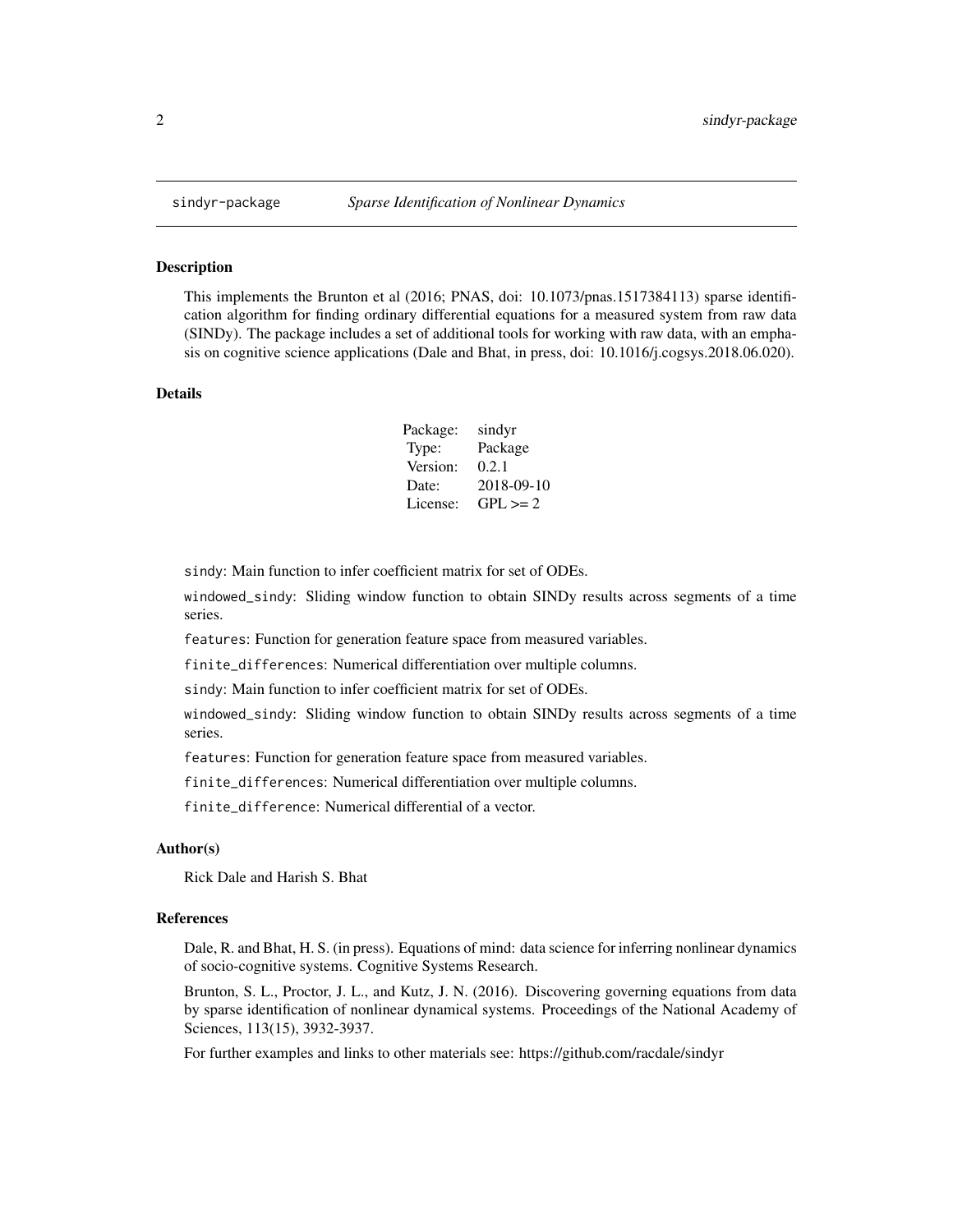## <span id="page-2-0"></span>features 3

## Examples

```
# example to reconstruct of
# the Lorenz system
library(sindyr)
set.seed(666)
dt = .001
numsteps = 10000; dt = dt; sigma = 10; r = 28; b = 2.6;
xs = data.frame(crqa::lorenzattractor(numsteps, dt, sigma, r, b, plots=FALSE))
\text{colnames}(xs) = \text{list('x', 'y', 'z')})xs = xs[2000:nrow(xs),] # cut out initialization
plot3D::points3D(xs$x,xs$y,xs$z,type='l',col='black')
Theta = features(xs, 3) # grid of features
par(mfrow=c(7,3),oma = c(2,0,0,0) + 0.1,mar = c(1,1,1,1) + 0.1)for (i in 2:ncol(Theta)) {
 plot(Theta[,i],xlab='t',main=gsub(':','',colnames(Theta)[i]),type='l',xaxt='n',yaxt='n')
}
sindy.obj = sindy(xs=xs,dt=dt,lambda=.5) # let's reconstruct
sindy.obj$B # Lorenz equations
```

| features | Build a matrix of features for SINDy |
|----------|--------------------------------------|
|          |                                      |

## Description

Takes a raw matrix of data and converts into polynomial features

## Arguments

| X         | Raw data to be converted into features                                   |
|-----------|--------------------------------------------------------------------------|
| polvorder | Order of polynomials (including k-th self products)                      |
| intercept | Include column of 1s in features to represent intercept (default = TRUE) |

## Details

Expands raw data into a set of polynomial features.

## Value

Returns a new matrix of data with features from raw data

## Author(s)

Rick Dale and Harish S. Bhat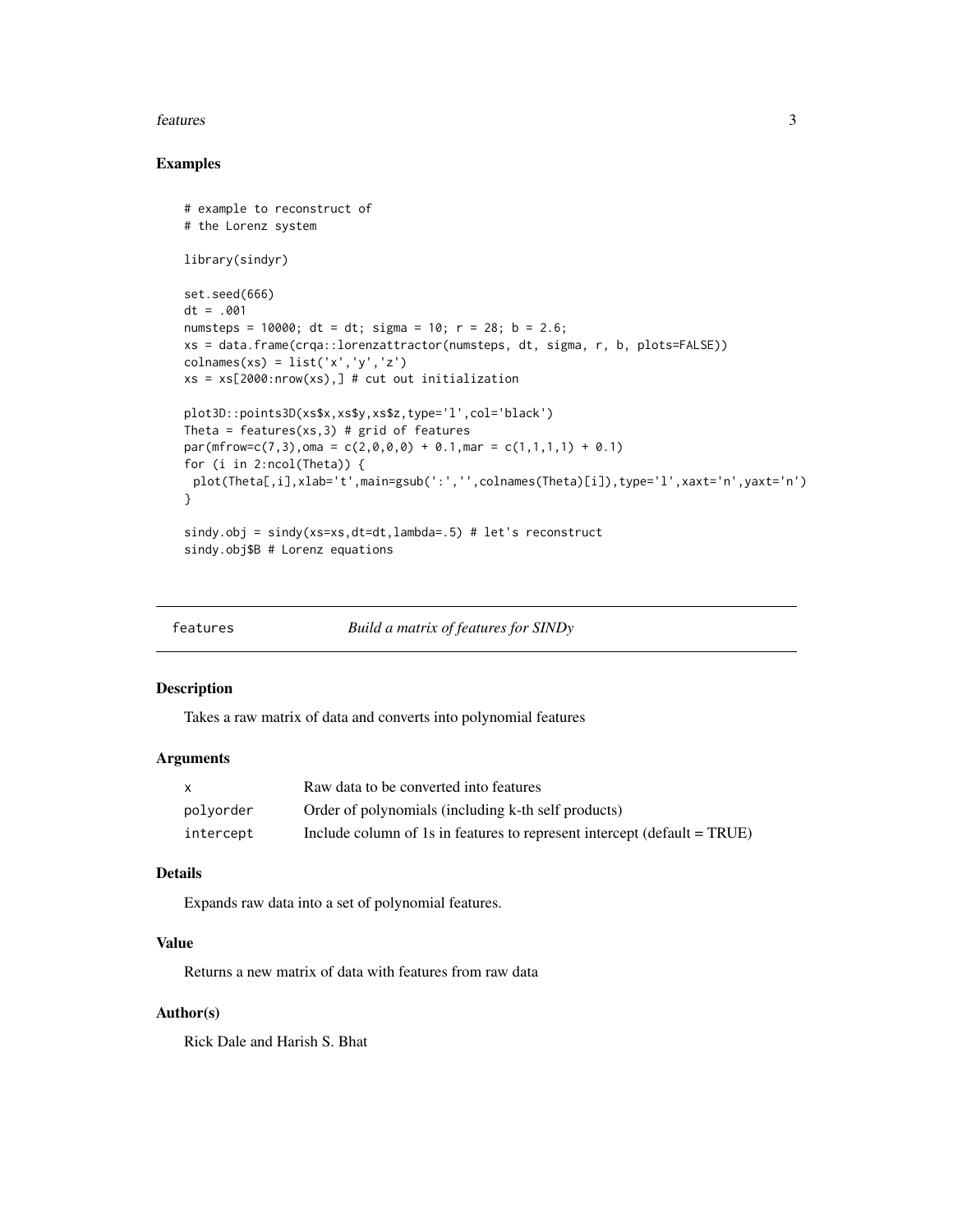<span id="page-3-0"></span>

## Description

Estimates first-order derivatives of a vector

## Arguments

| $\mathsf{x}$ | Raw data to be differentiated                            |
|--------------|----------------------------------------------------------|
|              | Sample rate of data to return derivatives using raw time |

## Details

Uses simplest version of finite-difference method (window size 2) to numerically estimate derivative of a time series.

## Value

Returns first-order numerical derivatives estimated from data.

## Author(s)

Rick Dale and Harish S. Bhat

finite\_differences *Estimate derivatives of multiple variables with finite differences*

## Description

Estimates first-order derivatives of column vectors of a matrix

## Arguments

| хs | Raw data to be differentiated (matrix)                   |
|----|----------------------------------------------------------|
|    | Sample rate of data to return derivatives using raw time |

## Details

Uses simplest version of finite-difference method (window size 2) to numerically estimate derivative of multiple columnar time series.

## Value

Returns first-order numerical derivatives estimated from data.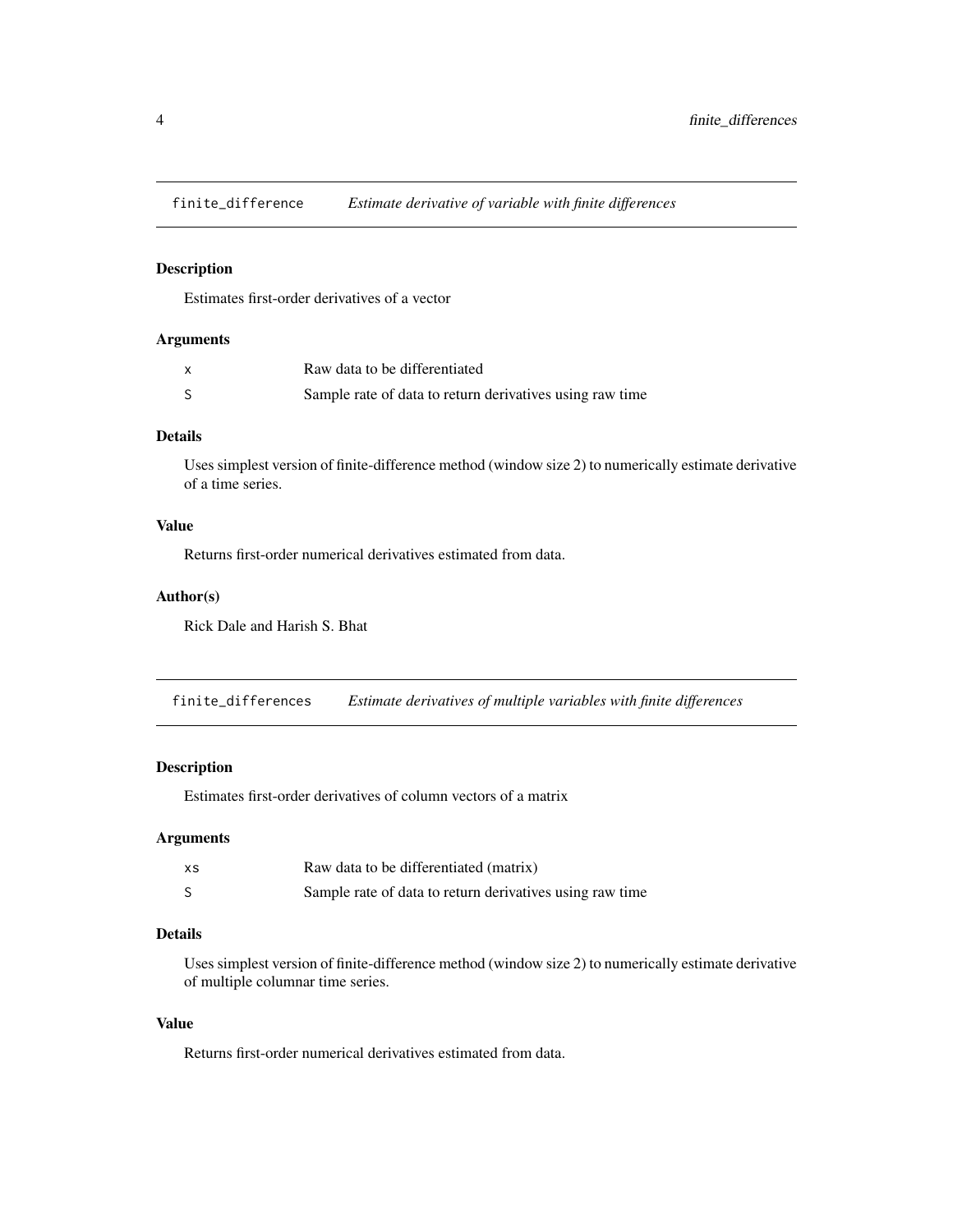## <span id="page-4-0"></span> $s$ indy  $5$

## Author(s)

Rick Dale and Harish S. Bhat

sindy *Run main SINDy function*

## Description

Estimates coefficients for set of ordinary differential equations governing system variables.

## Arguments

| <b>XS</b>     | Matrix of raw data                                                                                                 |
|---------------|--------------------------------------------------------------------------------------------------------------------|
| dx            | Matrix of main system variable dervatives; if NULL, it estimates with finite<br>differences from xs                |
| dt            | Sample interval, if data continuously sampled; default $= 1$                                                       |
| Theta         | Matrix of features; if not supplied, assumes polynomial features of order 3                                        |
| lambda        | Threshold to use for iterated least squares sparsification (Brunton et al.)                                        |
| B.expected    | The function will compute a goodness of fit if supplied with an expected coeffi-<br>cient matrix B; default = NULL |
| verbose       | Verbose mode outputs Theta and dx values in their entirety; default = FALSE                                        |
| fit.its       | Number of iterations to conduct the least-square threshold sparsification; default<br>$= 10$                       |
| plot.eq.graph | When set to TRUE, prints an igraph plot of variables as a graph structure; default<br>$=$ FALSE                    |

## Details

Uses the "left-division" approach of Brunton et al. (2016), and implements least-squares sparsification, and outputs coefficients after iterations stabilize.

## Value

Returns a matrix B of coefficients specifying the relationship between dx and Theta

## Author(s)

Rick Dale and Harish S. Bhat

## References

Dale, R. and Bhat, H. S. (in press). Equations of mind: data science for inferring nonlinear dynamics of socio-cognitive systems. Cognitive Systems Research.

Brunton, S. L., Proctor, J. L., and Kutz, J. N. (2016). Discovering governing equations from data by sparse identification of nonlinear dynamical systems. Proceedings of the National Academy of Sciences, 113(15), 3932-3937.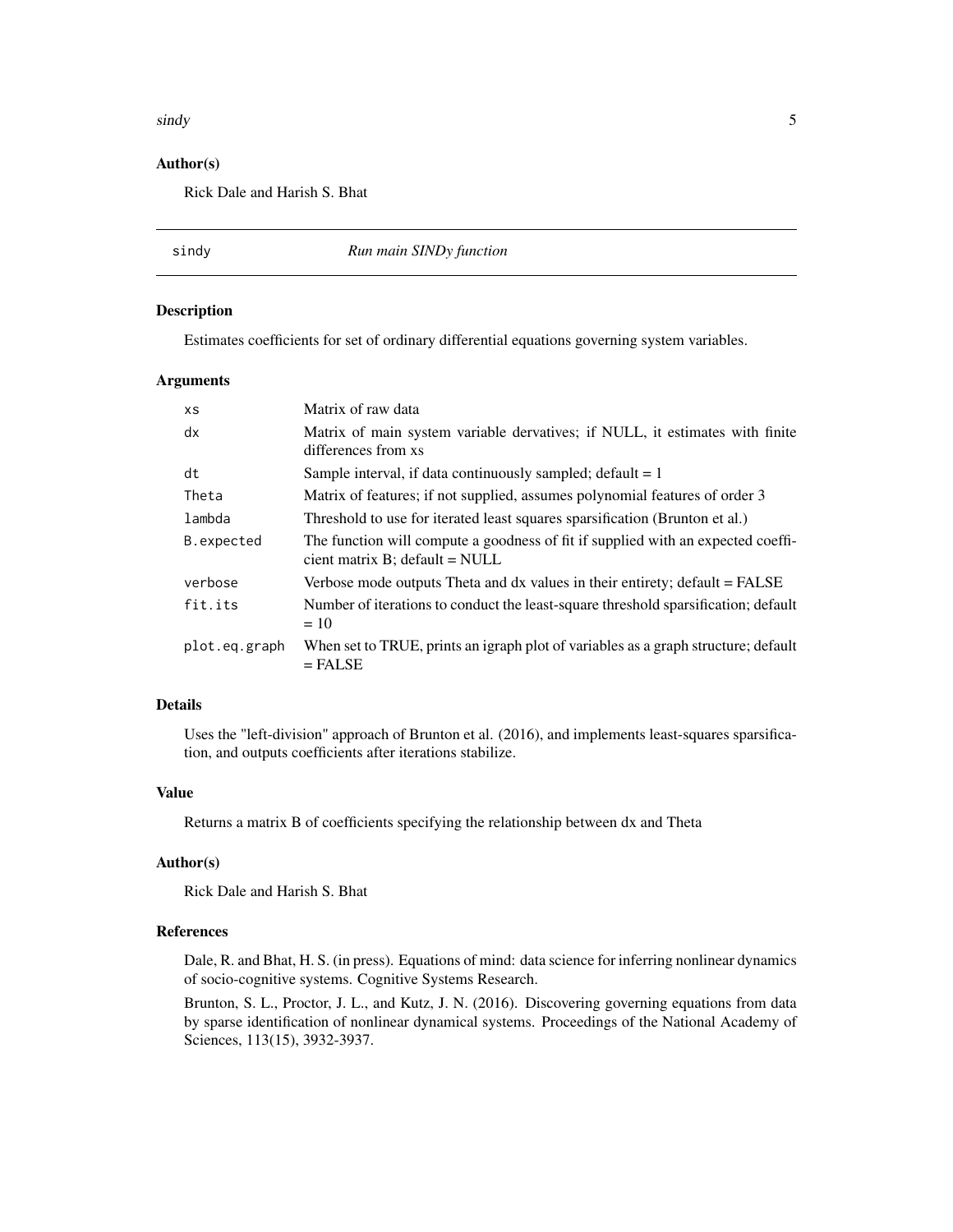<span id="page-5-0"></span>

## Description

Run SINDy on raw data with a sliding window approach

## Arguments

| <b>XS</b>    | Matrix of raw data                                                                                                    |
|--------------|-----------------------------------------------------------------------------------------------------------------------|
| dx           | Matrix of main system variable dervatives; if NULL, it estimates with finite<br>differences from xs                   |
| dt           | Sample interval, if data continuously sampled; default $= 1$                                                          |
| Theta        | Matrix of features; if not supplied, assumes polynomial features of order 3                                           |
| lambda       | Threshold to use for iterated least squares sparsification (Brunton et al.)                                           |
| fit.its      | Number of iterations to conduct the least-square threshold sparsification; default<br>$=10$                           |
| B.expected   | The function will compute a goodness of fit if supplied with an expected coeffi-<br>cient matrix $B$ ; default = NULL |
| window.size  | Size of window to segment raw data as separate time series; defaults to deciles                                       |
| window.shift | Step sizes across windows, permitting overlap; defaults to deciles                                                    |

## Details

A convenience function for extracting a list of coefficients on segments of a time series. This facilitates using SINDy output as source of descriptive measures of dynamics.

## Value

It returns a list of coefficients Bs containing B coefficients at each window

## Author(s)

Rick Dale and Harish S. Bhat

## References

Dale, R. and Bhat, H. S. (in press). Equations of mind: data science for inferring nonlinear dynamics of socio-cognitive systems. Cognitive Systems Research.